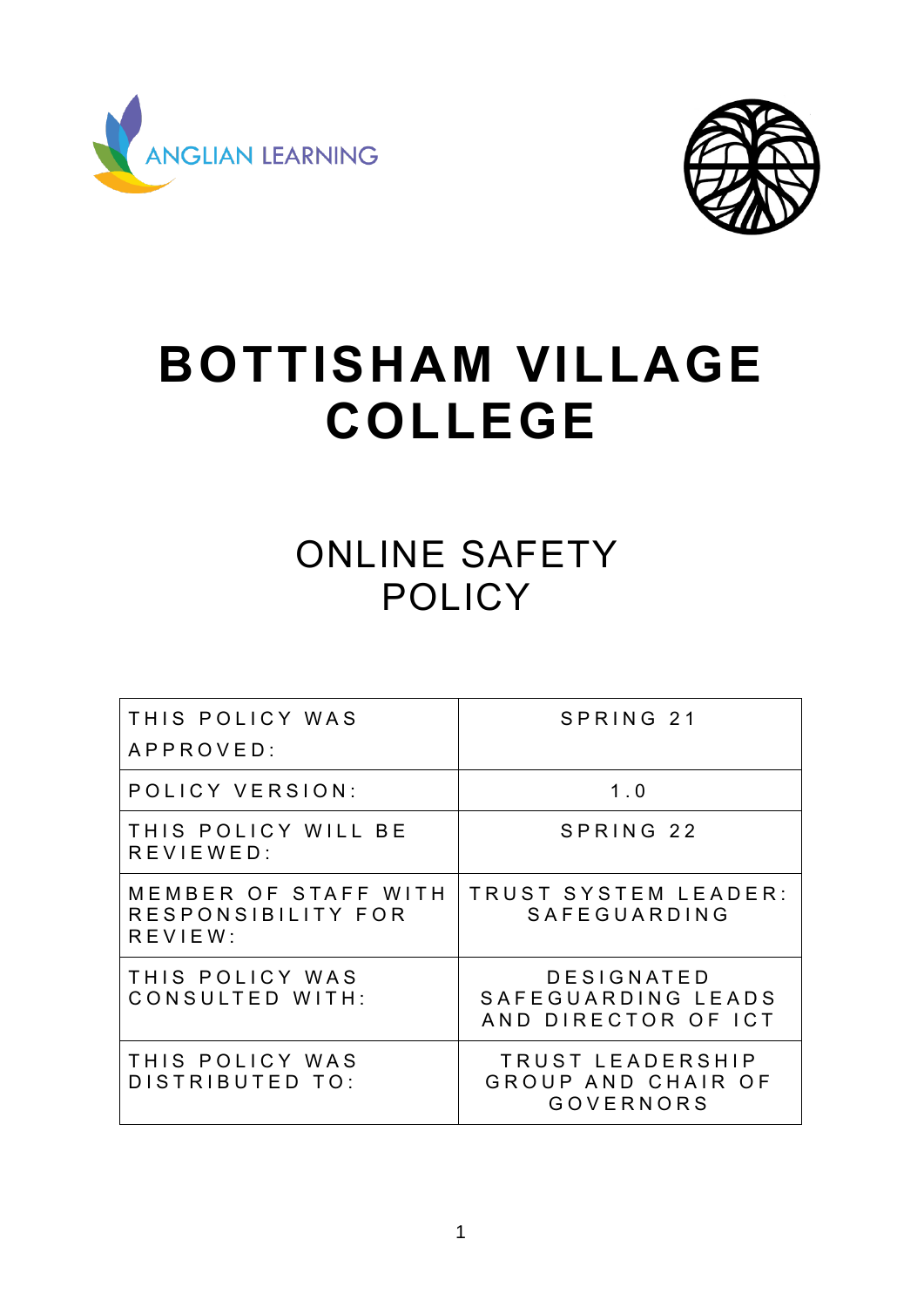# **Contents**

| 1.  |      |                                                                                 |  |
|-----|------|---------------------------------------------------------------------------------|--|
| 2.  |      |                                                                                 |  |
| 3.  |      |                                                                                 |  |
|     | 3.1. |                                                                                 |  |
|     | 3.2. |                                                                                 |  |
|     | 3.3. |                                                                                 |  |
|     | 3.4. |                                                                                 |  |
|     | 3.5. |                                                                                 |  |
| 4.  |      |                                                                                 |  |
| 5.  |      |                                                                                 |  |
|     | 5.1. |                                                                                 |  |
|     | 5.2. |                                                                                 |  |
|     | 5.3. |                                                                                 |  |
| 6.  |      |                                                                                 |  |
| 7.  |      |                                                                                 |  |
| 8.  |      |                                                                                 |  |
| 9.  |      |                                                                                 |  |
| 10. |      |                                                                                 |  |
|     |      | Appendix 1: EYFS and KS1 acceptable use agreement (pupils and parents / carers) |  |
|     |      | Appendix 2: KS2, KS3, KS4 and KS5 acceptable use agreement (pupils and parents  |  |
|     |      |                                                                                 |  |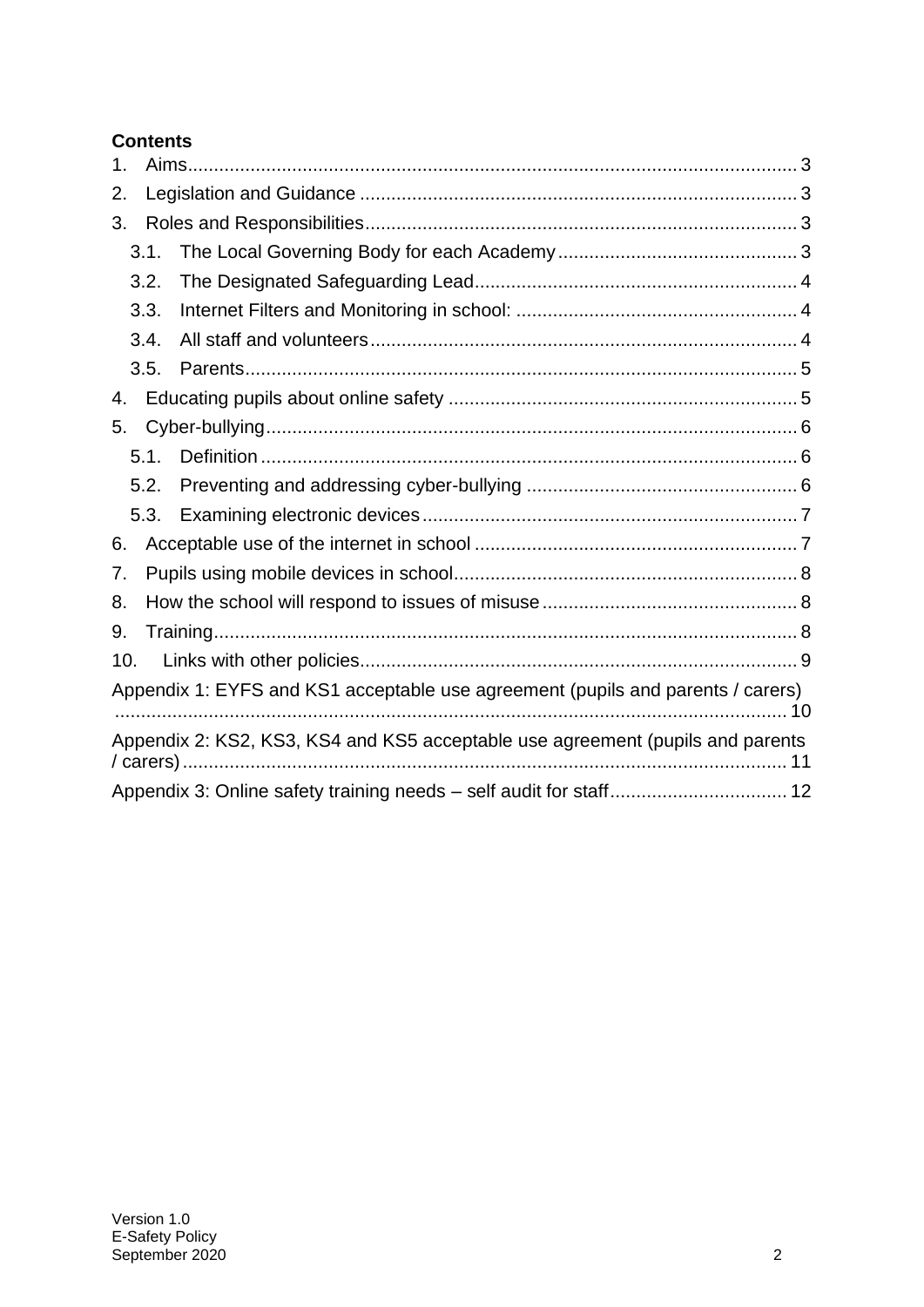# <span id="page-2-0"></span>**1. Aims**

Our school aims to:

- Have robust processes in place to ensure the online safety of pupils, staff, volunteers and governors
- Deliver an effective approach to online safety, which empowers us to protect and educate the whole school community in its use of technology
- Establish clear mechanisms to identify, intervene and escalate an incident, where appropriate

#### <span id="page-2-1"></span>**2. Legislation and Guidance**

This policy is based on the Department for Education's (DfE) statutory safeguarding guidance, [Keeping Children Safe in Education,](https://www.gov.uk/government/publications/keeping-children-safe-in-education--2) and its advice for schools on:

- [Teaching online safety in schools](https://www.gov.uk/government/publications/teaching-online-safety-in-schools)
- [Preventing and tackling bullying](https://www.gov.uk/government/publications/preventing-and-tackling-bullying) and [cyber-bullying: advice for](https://www.gov.uk/government/publications/preventing-and-tackling-bullying)  [headteachers and school staff](https://www.gov.uk/government/publications/preventing-and-tackling-bullying)
- [\[Relationships and sex education](https://www.gov.uk/government/publications/relationships-education-relationships-and-sex-education-rse-and-health-education)
- [Searching, screening and confiscation](https://www.gov.uk/government/publications/searching-screening-and-confiscation)

It also refers to the Department's guidance on [protecting children from](https://www.gov.uk/government/publications/protecting-children-from-radicalisation-the-prevent-duty)  [radicalisation.](https://www.gov.uk/government/publications/protecting-children-from-radicalisation-the-prevent-duty)

It reflects existing legislation, including but not limited to the [Education Act 1996](https://www.legislation.gov.uk/ukpga/1996/56/contents) (as amended), the [Education and Inspections Act 2006](https://www.legislation.gov.uk/ukpga/2006/40/contents) and the Equality [Act 2010.](https://www.legislation.gov.uk/ukpga/2010/15/contents) In addition, it reflects the [Education Act 2011,](http://www.legislation.gov.uk/ukpga/2011/21/contents/enacted) which has given teachers stronger powers to tackle cyber-bullying by, if necessary, searching for and deleting inappropriate images or files on pupils' electronic devices where they believe there is a 'good reason' to do so.

# <span id="page-2-2"></span>**3. Roles and Responsibilities**

# <span id="page-2-3"></span>**3.1. The Local Governing Body for each Academy**

The Local Governing body has overall responsibility for monitoring this policy and holding the Headteacher to account for its implementation.

The Local Governing body discuss online safety and monitor online safety logs as part of their Safeguarding Link Governor role.

All Governors will:

- Ensure that they have read and understand this policy
- Agree and adhere to the terms on acceptable use of the school's ICT systems and the internet (Appendix 3)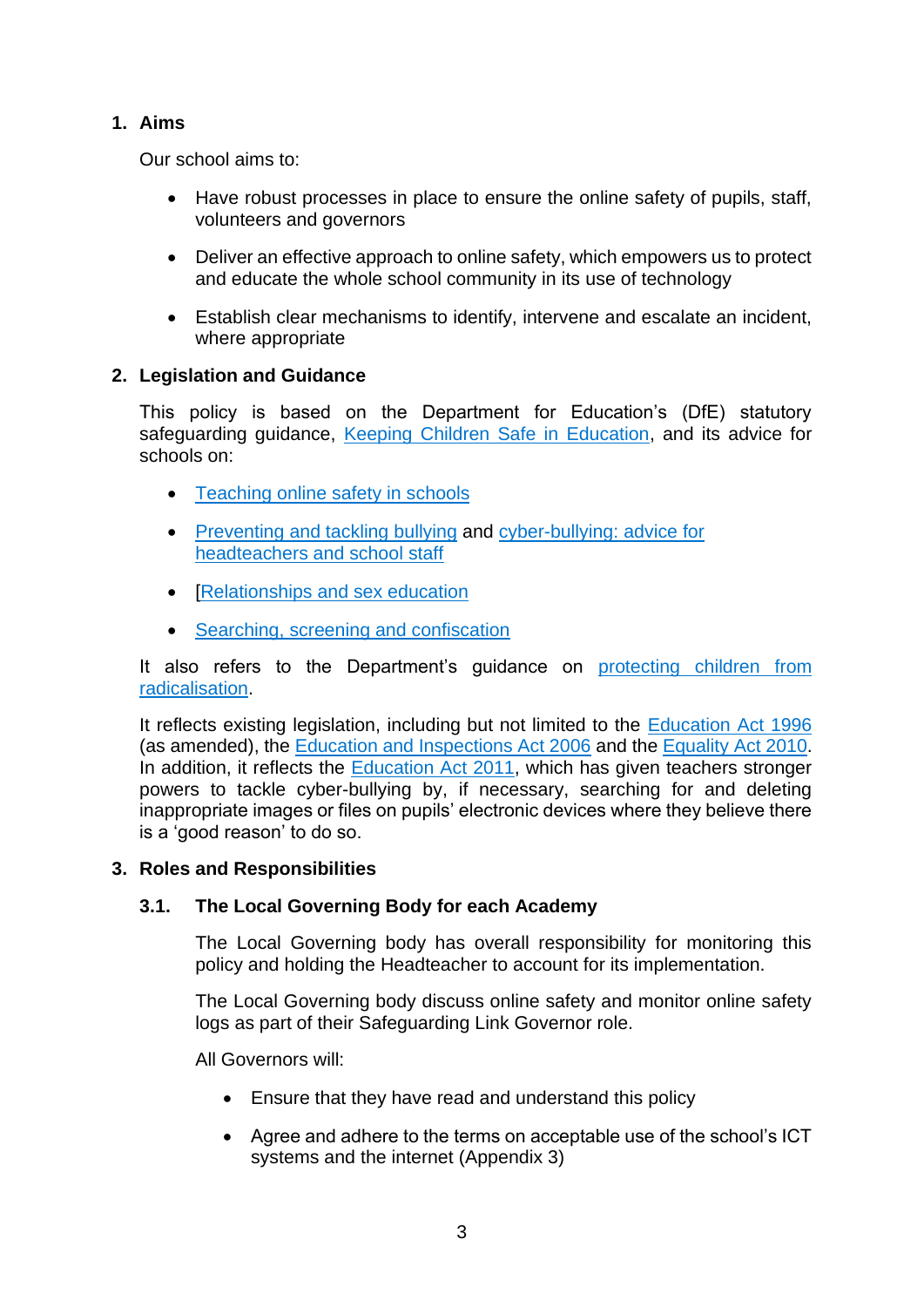# <span id="page-3-0"></span>**3.2. The Designated Safeguarding Lead**

The DSL takes lead responsibility for online safety in school, in particular:

- Ensuring that staff understand this policy and that it is being implemented consistently throughout the school
- Working with the Headteacher, ICT Team Leader, incumbent third party support provider or Director of ICT and other staff, as necessary, to address any online safety issues or incidents
- Ensuring that any online safety incidents including Cyber Bullying are logged using MyConcern and dealt with appropriately in line with the Safeguarding Policy and Behaviour Policy
- Updating and delivering staff training on online safety (appendix 3 contains a self-audit for staff on online safety training needs)
- Liaising with other agencies and / or external services if necessary
- Providing regular reports on online safety in school to the Headteacher and / or Local Governing Body
- Providing up-to-date information for parents routinely to ensure they are aware of emerging risks.

This list is not intended to be exhaustive.

# <span id="page-3-1"></span>**3.3. Internet Filters and Monitoring in school:**

The DSL team is responsible for:

- Ensuring appropriate filtering, monitoring systems and protection systems, which are updated on a regular basis and keep pupils safe from potentially harmful and inappropriate content and contact online while at school, including terrorist and extremist material
- Ensuring that any online safety incidents are logged and dealt with appropriately in line with this policy
- Ensuring that any incidents of cyber-bullying are dealt with appropriately in line with the school behaviour policy

This list is not intended to be exhaustive.

# <span id="page-3-2"></span>**3.4. All staff and volunteers**

All staff, including contractors and agency staff, and volunteers are responsible for:

• Agreeing and adhering to the terms laid out in the Anglian Learning ICT Policy, and ensuring that pupils follow the school's terms on acceptable use (appendices 1 and 2)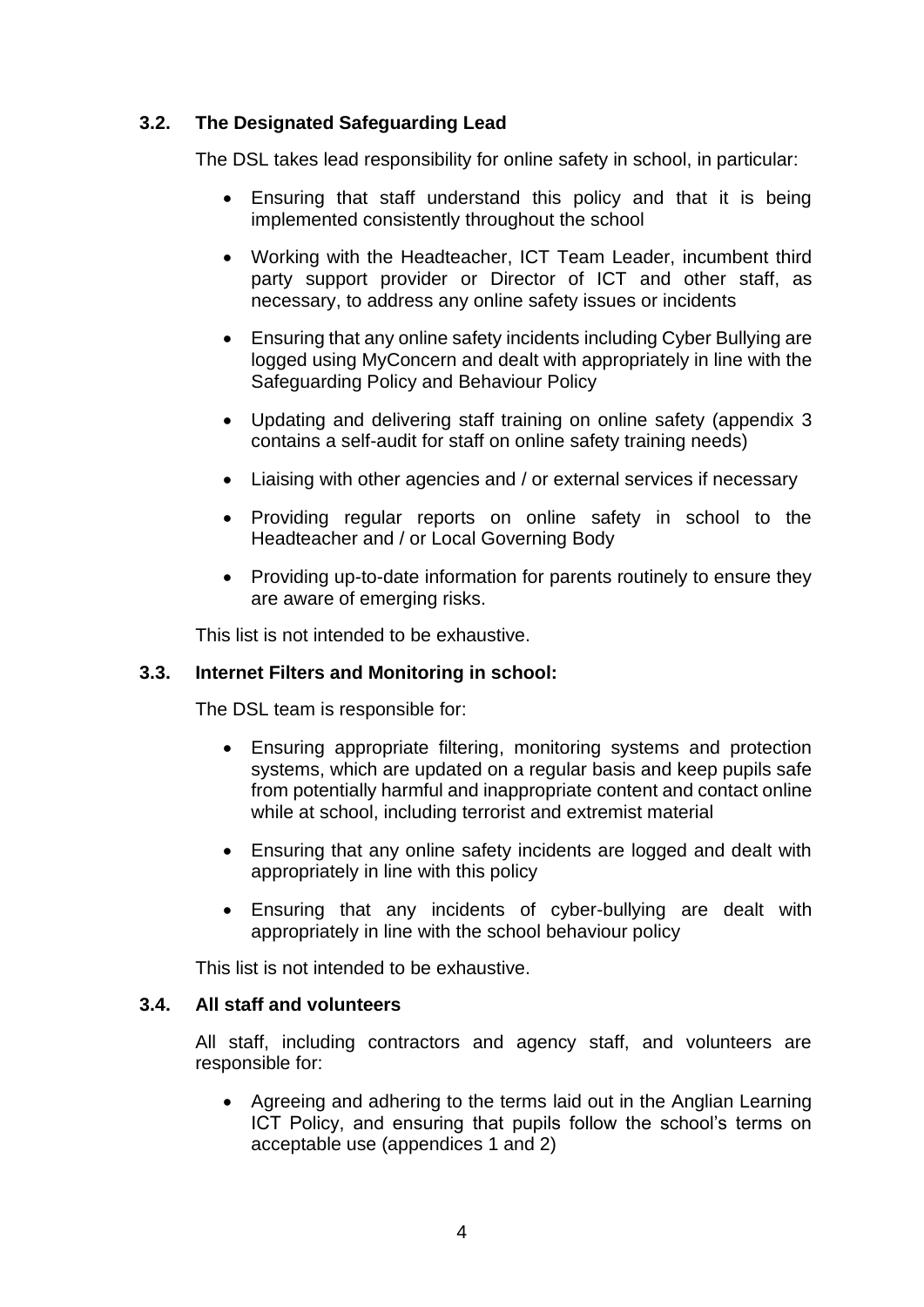- Working with the DSL to ensure that any online safety incidents are logged and dealt with appropriately in line with this policy
- Ensuring that any incidents of cyber-bullying are dealt with appropriately in line with the school behaviour policy and safeguarding policy.

This list is not intended to be exhaustive.

#### <span id="page-4-0"></span>**3.5. Parents**

Parents are expected to:

- Keep their child safe online while at home and on any portable device by ensuring appropriate supervision and guidance is in place.
- Engage with guidance and information shared by the school to ensure parents are aware of emerging risks.
- Support the school by ensuring that their child understands and adheres to the pupils acceptable use policy.

#### <span id="page-4-1"></span>**4. Educating pupils about online safety**

Pupils will be taught about online safety as part of the curriculum:

The text below is taken from the National Curriculum computing programmes of [study.](https://www.gov.uk/government/publications/national-curriculum-in-england-computing-programmes-of-study/national-curriculum-in-england-computing-programmes-of-study)

Academies that do not follow the National Curriculum should adapt this section to include details of how online safety forms part of their own curriculum.

From September 2020 **all** schools will have to teach:

- [Relationships education and health education](https://schoolleaders.thekeysupport.com/uid/8b76f587-7bf6-4994-abf0-43850c6e8d73/) in primary schools
- [Relationships and sex education and health education](https://schoolleaders.thekeysupport.com/uid/66a1d83e-2fb9-411e-91f1-fe52a09d16d1/) in secondary schools

This new requirement includes aspects about online safety. As such we have added these expectations in italics below.

In **Key Stage 3**, pupils will be taught to:

- Understand a range of ways to use technology safely, respectfully, responsibly and securely, including protecting their online identity and privacy
- Recognise inappropriate content, contact and conduct, and know how to report concerns

Pupils in **Key Stage 4** will be taught:

- To understand how changes in technology affect safety, including new ways to protect their online privacy and identify
- How to report a range of concerns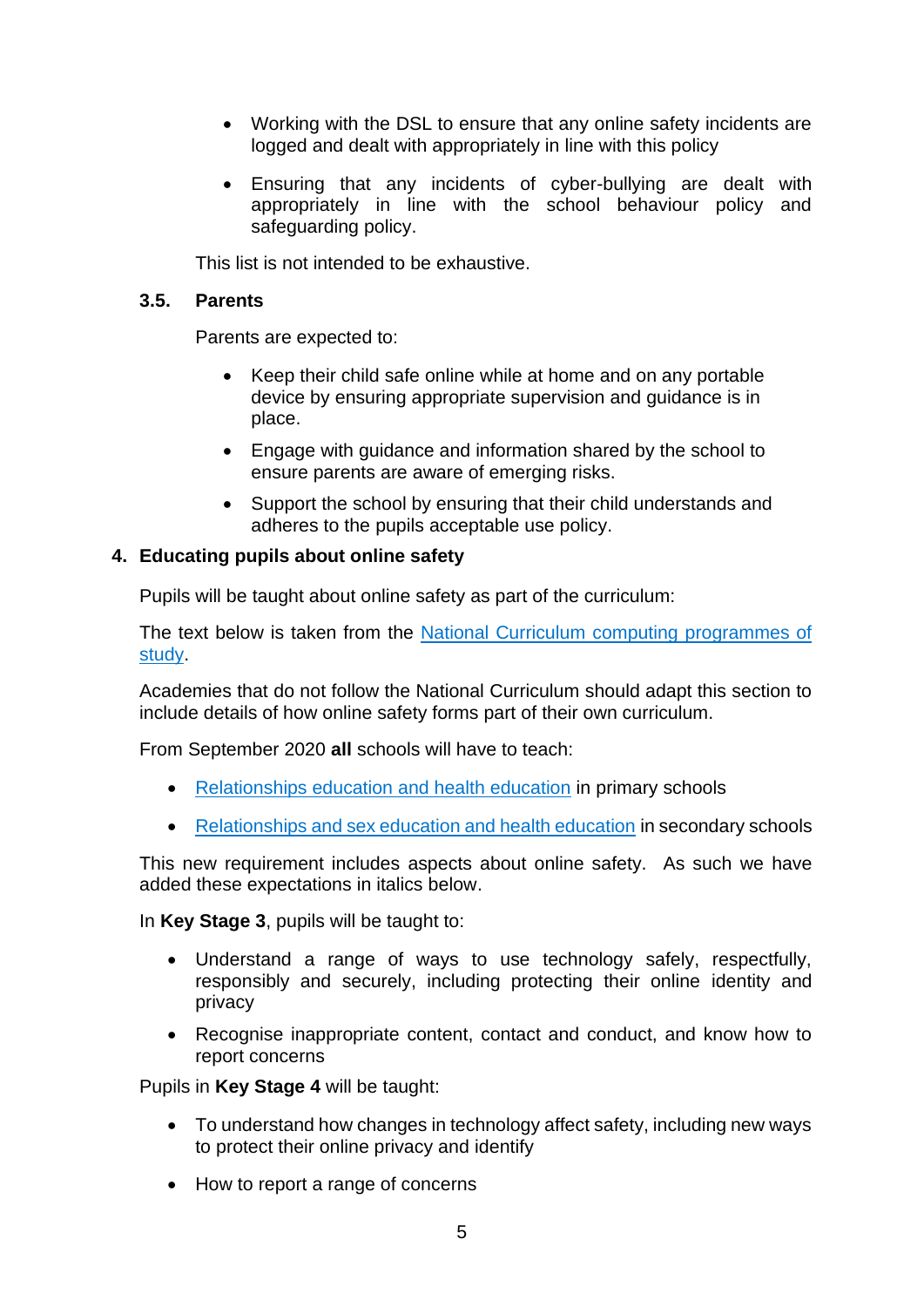*By the end of secondary school, they will know:*

- *Their rights, responsibilities and opportunities online, including that the same expectations of behaviour apply in all contexts, including online*
- *About online risks, including that any material someone provides to another has the potential to be shared online and the difficulty of removing potentially compromising material placed online*
- *Not to provide material to others that they would not want shared further and not to share personal material which is sent to them*
- *What to do and where to get support to report material or manage issues online*
- *The impact of viewing harmful content*
- *That specifically sexually explicit material (e.g. pornography) presents a distorted picture of sexual behaviours, can damage the way people see themselves in relation to others and negatively affect how they behave towards sexual partners*
- *That sharing and viewing indecent images of children (including those created by children) is a criminal offence which carries severe penalties including jail*
- *How information and data is generated, collected, shared and used online*
- *How to identify harmful behaviours online (including bullying, abuse or harassment) and how to report, or find support, if they have been affected by those behaviours*

The safe use of social media and the internet will also be covered in other subjects where relevant.

The school will use assemblies to raise pupils' awareness of the dangers that can be encountered online and may also invite speakers to talk to pupils about this.

#### <span id="page-5-0"></span>**5. Cyber-bullying**

#### <span id="page-5-1"></span>**5.1. Definition**

Cyber-bullying takes place online, such as through social networking sites, messaging apps or gaming sites. Like other forms of bullying, it is the repetitive, intentional harming of one person or group by another person or group, where the relationship involves an imbalance of power. (See also the academy Behaviour Policy.)

# <span id="page-5-2"></span>**5.2. Preventing and addressing cyber-bullying**

To help prevent cyber-bullying, we will ensure that pupils understand what it is and what to do if they become aware of it happening to them or others. We will ensure that pupils know how they can report any incidents and are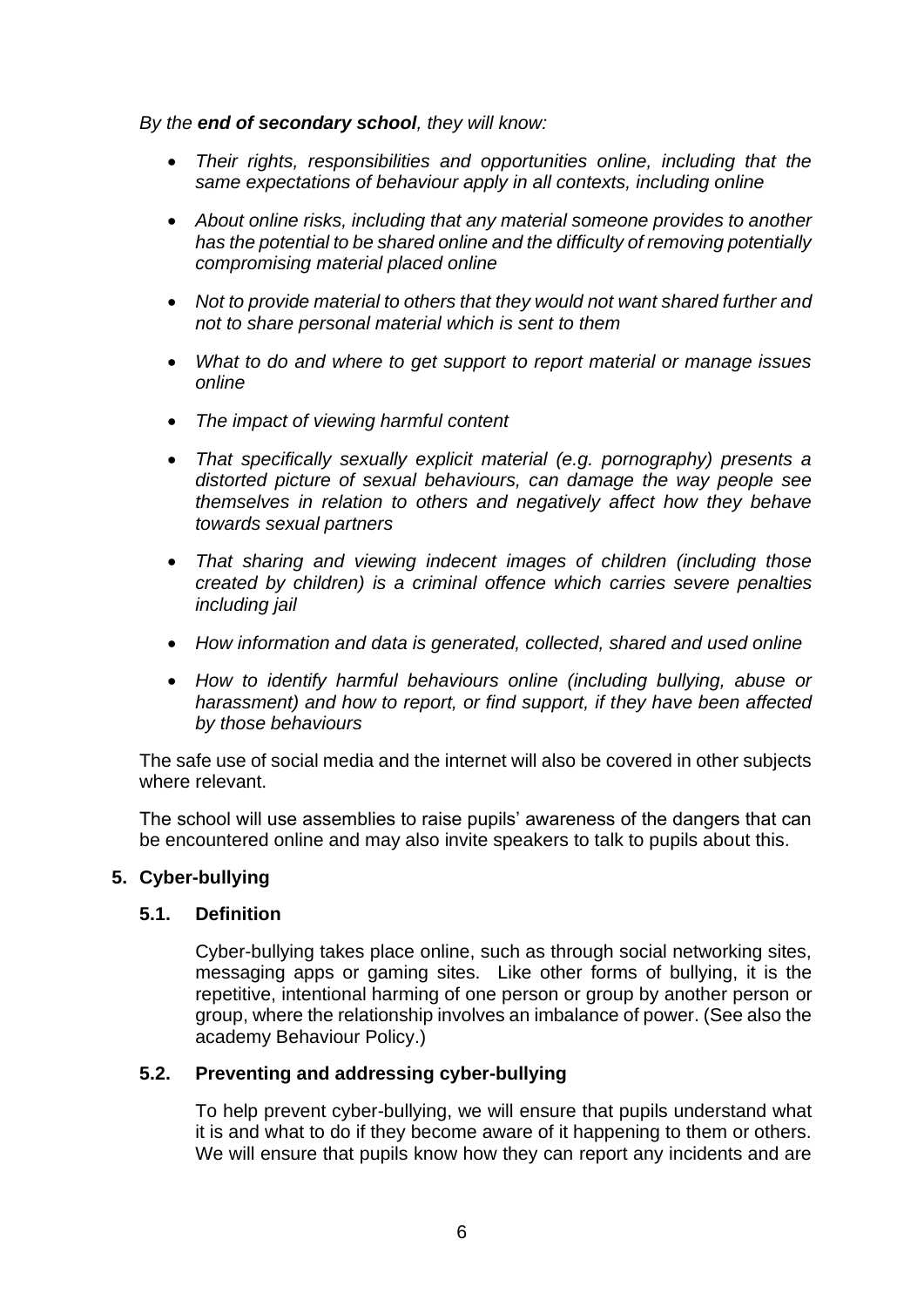encouraged to do so, including where they are a witness rather than the victim.

Teaching staff are also encouraged to find opportunities to use aspects of the curriculum to cover cyber-bullying. This includes personal, social, health and economic (PSHE) education, and other subjects where appropriate.

In relation to a specific incident of cyber-bullying, the school will follow the processes set out in the academy Behaviour Policy. Where illegal, inappropriate or harmful material has been spread among pupils, a DSL must be made aware immediately. The school will use all reasonable endeavours to ensure the incident is contained involving external agencies for example the Police and Social Care.

#### <span id="page-6-0"></span>**5.3. Examining electronic devices**

School leaders have the specific power under the Education and Inspections Act 2006 (which has been increased by the Education Act 2011) to search for and, if necessary, delete inappropriate images or files on pupils' electronic devices, including mobile phones, iPads and other tablet devices, where they believe there is a 'good reason' to do so.

When deciding whether there is a good reason to examine or erase data or files on an electronic device, staff must reasonably suspect that the data or file in question has been, or could be, used to:

- Cause harm, and / or
- Disrupt teaching, and / or
- Break any of the school rules

If inappropriate material is found on the device, it is up to the staff member in conjunction with the DSL or other member of the senior leadership team to decide whether they should:

- Delete that material, or
- Retain it as evidence (of a criminal offence or a breach of school discipline), and / or
- Report it to the police

Any searching of pupils will be carried out in line with the DfE's latest guidance on [screening, searching and confiscation.](https://www.gov.uk/government/publications/searching-screening-and-confiscation)

Any complaints about searching for or deleting inappropriate images or files on pupils' electronic devices will be dealt with through the school complaints procedure.

#### <span id="page-6-1"></span>**6. Acceptable use of the internet in school**

All pupils and, staff are expected to sign an agreement regarding the acceptable use of the academy's ICT systems.

Use of the academy's internet must be for educational purposes only, or for the purpose of fulfilling the duties of an individual's role.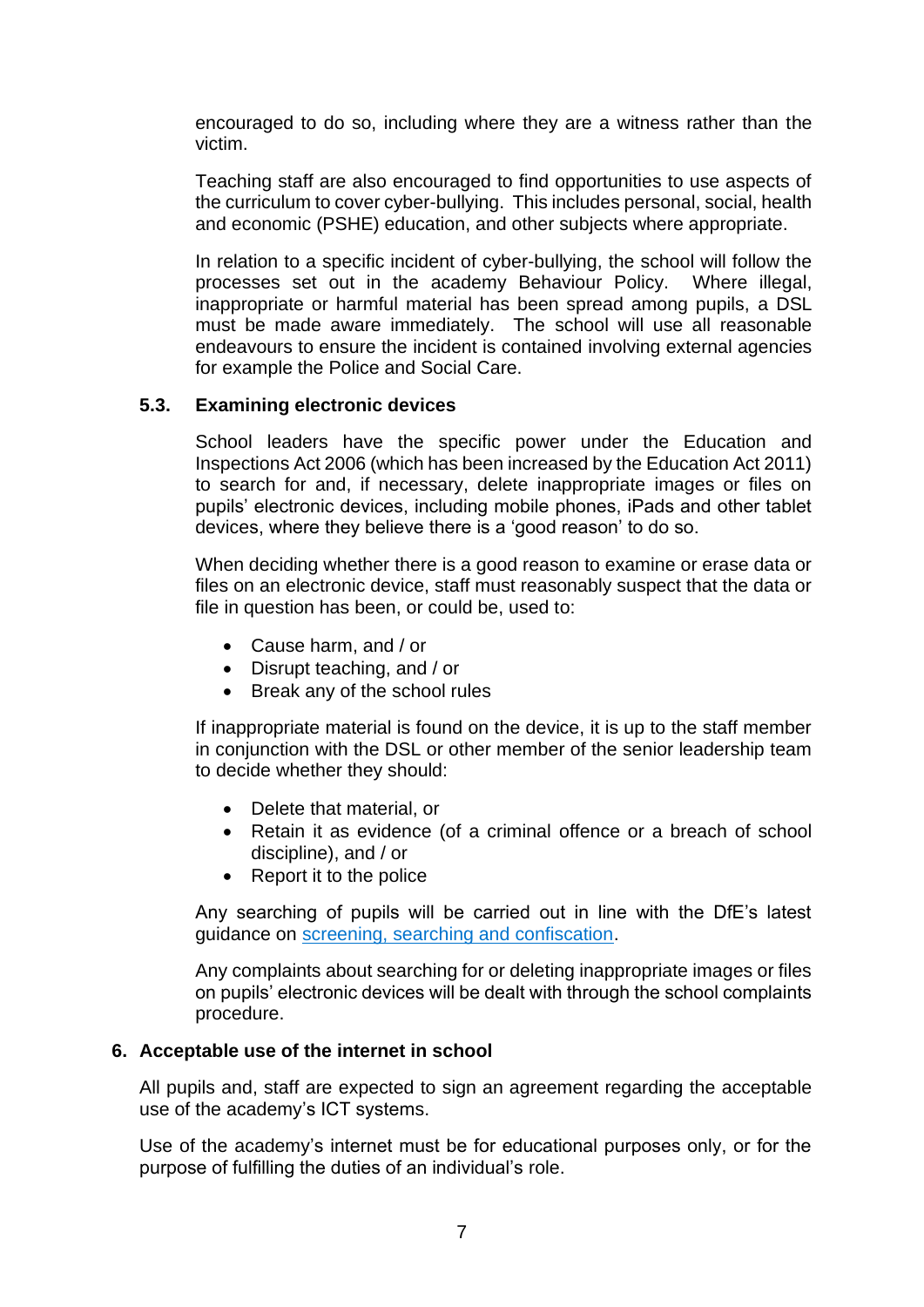We will monitor the websites visited by pupils, staff, volunteers, governors and visitors (where relevant) to ensure they comply with the above.

More information is set out in the acceptable use agreements in the Anglian Learning ICT Policy and appendices 1, 2 and 3.

#### <span id="page-7-0"></span>**7. Pupils using mobile devices in school**

Pupils may bring mobile devices into school, but are not permitted to use them during:

- Lessons
- Tutor group time
- Clubs before or after school, or any other activities organised by the school

Any use of mobile devices in school by pupils must be in line with the acceptable use agreement (see appendices 1 and 2).

Any breach of the acceptable use agreement by a pupil may trigger disciplinary action in line with the school behaviour policy, which may result in the confiscation of their device.

#### <span id="page-7-1"></span>**8. How the school will respond to issues of misuse**

Although the academy may not have an ICT Manager, they should have relevant policies (Behaviour / Acceptable Use etc.) that can be linked via this document.

Where a pupil misuses the school's ICT systems or internet, we will follow the procedures set out in our policies on Behaviour and ICT (Trust policy). The action taken will depend on the individual circumstances, nature and seriousness of the specific incident, and will be proportionate.

Where a staff member misuses the school's ICT systems or the internet or misuses a personal device where the action constitutes misconduct, the matter will be dealt with in accordance with the staff disciplinary procedures / staff code of conduct. The action taken will depend on the individual circumstances, nature and seriousness of the specific incident.

The school will consider whether incidents which involve illegal activity or content, or otherwise serious incidents, should be reported to the police.

#### <span id="page-7-2"></span>**9. Training**

The school is committed to providing training to ensure that:

- Staff are aware of online safeguarding issues including cyber-bullying and grooming.
- Staff are aware of emerging risks
- Staff are equipped to deliver the e-safety curriculum

All new staff members will receive training, as part of their induction, or as part of an annual safeguarding update.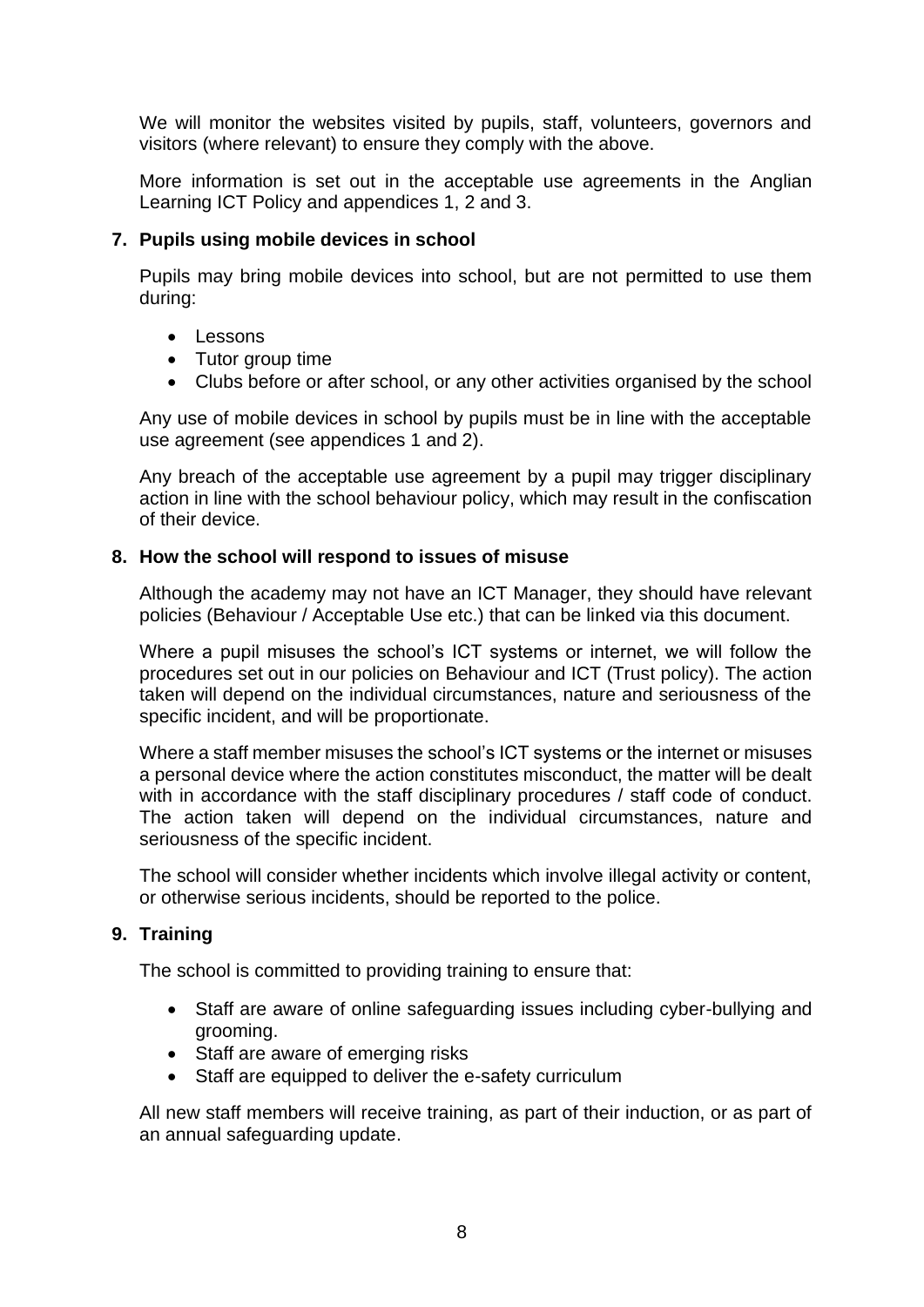More information about safeguarding training is set out in our child protection and safeguarding policy.

# <span id="page-8-0"></span>**10.Links with other policies**

This online safety policy is linked to our:

- Child protection and safeguarding policy
- Behaviour policy
- Staff disciplinary procedures
- Data protection policy and privacy notices
- Complaints procedure
- ICT and internet acceptable use policy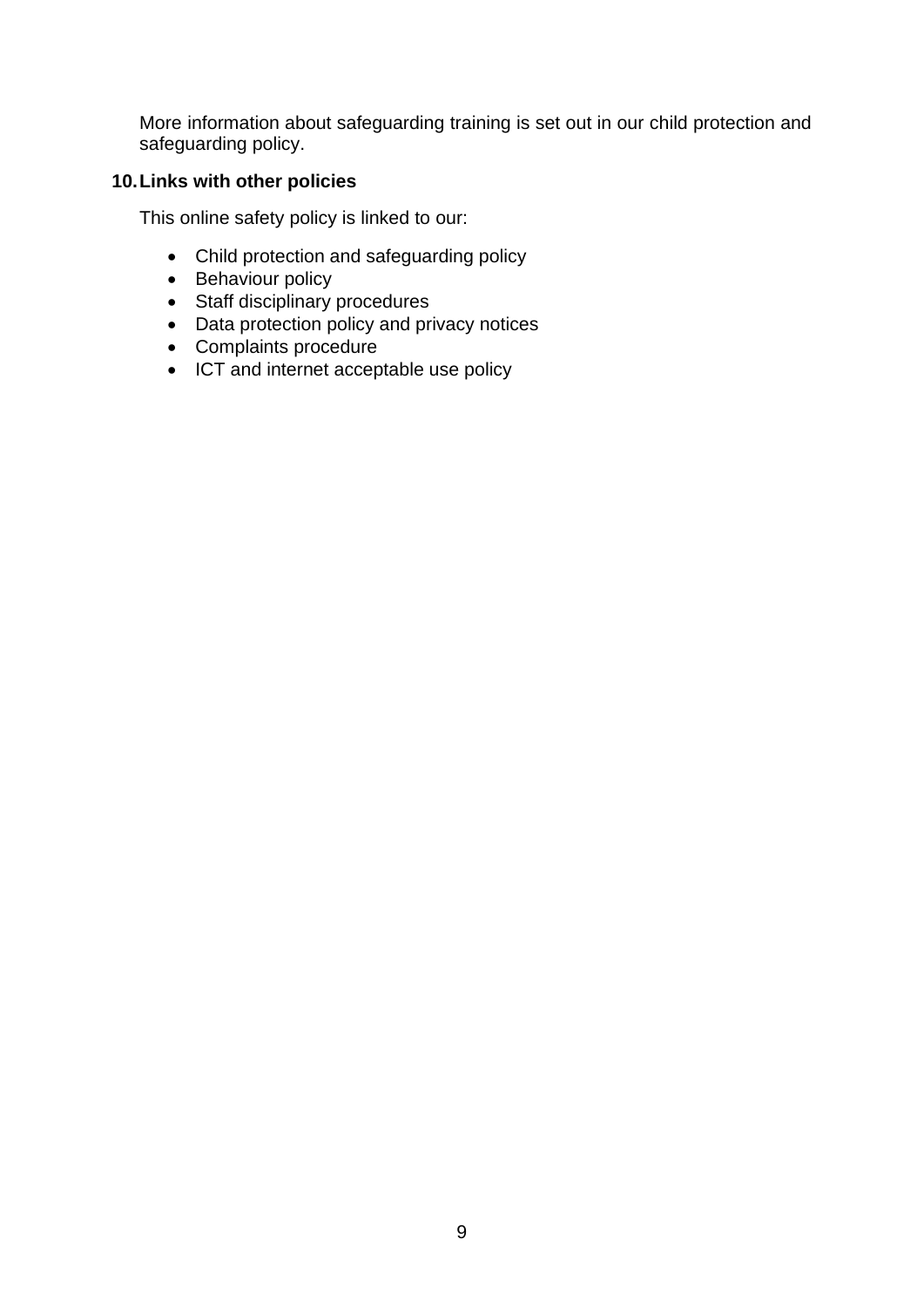<span id="page-9-0"></span>**Appendix 1: EYFS and KS1 acceptable use agreement (pupils and parents / carers)**

#### ACCEPTABLE USE OF THE ACADEMY'S ICT SYSTEMS AND INTERNET: AGREEMENT FOR PUPILS AND PARENTS / CARERS

#### **Name of pupil:**

#### **When I use the academy's ICT systems (e.g. computers) and get onto the internet in school I will:**

- Ask a teacher or adult if I can do so before using them
- Only use websites that a teacher or adult has told me or allowed me to use
- Tell my teacher immediately if:
	- o I click on a website by mistake
	- o I receive messages from people I don't know
	- $\circ$  I find anything that may upset or harm me or my friends
- Use school computers for schoolwork only
- I will be kind to others and not upset or be rude to them
- Look after the school ICT equipment and tell a teacher straight away if something is broken or not working properly
- Only use the username and password I have been given
- Try my hardest to remember my username and password
- Never share my password with anyone, including my friends.
- Never give my personal information (my name, address or telephone numbers) to anyone without the permission of my teacher or parent / carer
- Save my work on the school network
- Check with my teacher before I print anything
- Log off or shut down a computer when I have finished using it

**I agree that the school will monitor the websites I visit and that there will be consequences if I don't follow the rules.**

| Signed (pupil): | Date: |
|-----------------|-------|
|-----------------|-------|

**Parent / Carer agreement**: I agree that my child can use the academy's ICT systems and internet when appropriately supervised by a member of school staff. I agree to the conditions set out above for pupils using the academy's ICT systems and internet, and for using personal electronic devices in school, and will make sure my child understands these.

| Signed (Parent / Carer): | Date: |
|--------------------------|-------|
|                          |       |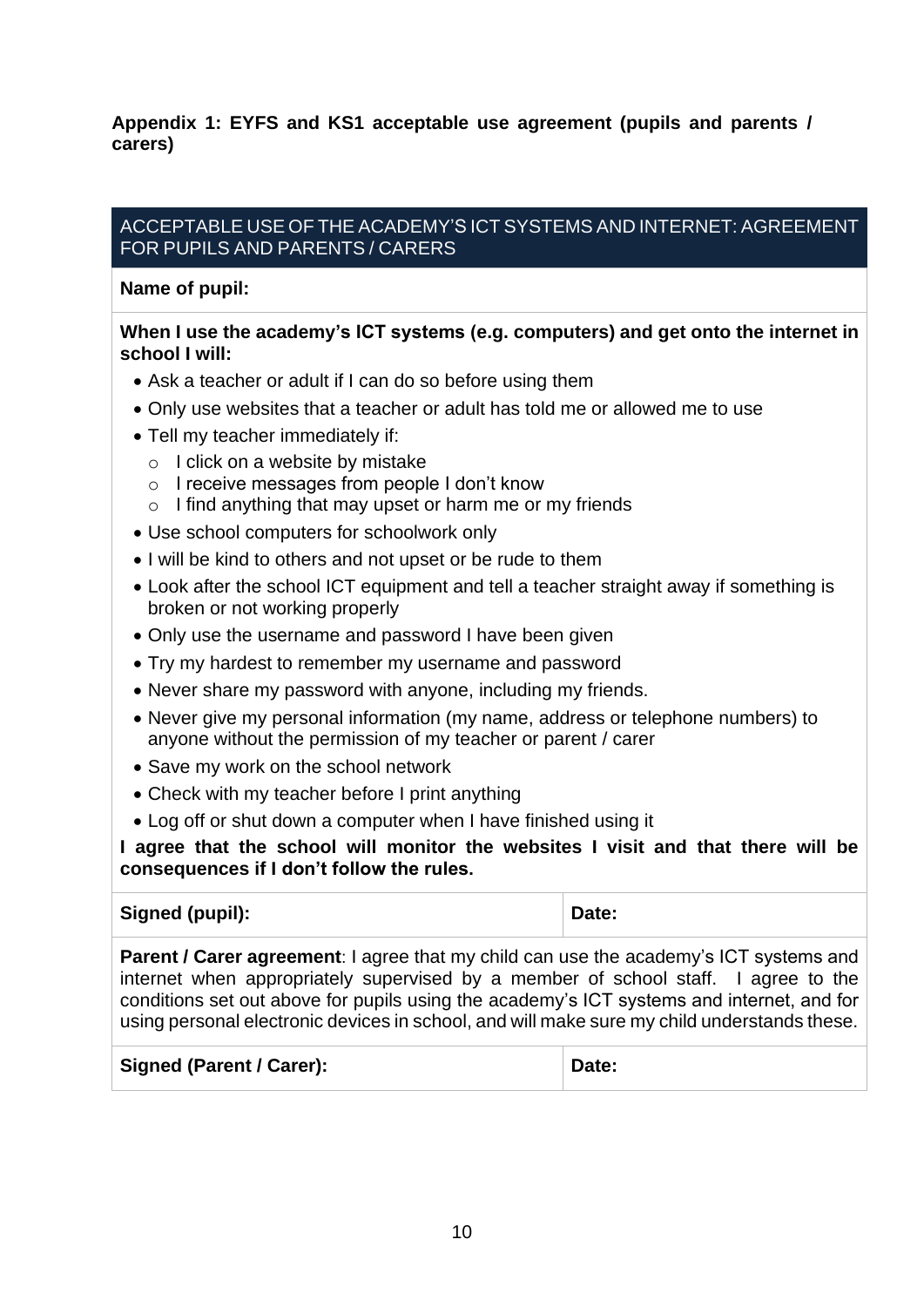<span id="page-10-0"></span>**Appendix 2: KS2, KS3, KS4 and KS5 acceptable use agreement (pupils and parents / carers)**

# ACCEPTABLE USE OF THE ACADEMY'S ICT SYSTEMS AND INTERNET: AGREEMENT FOR PUPILS

#### **Name of pupil:**

# **I will read and follow the rules in the acceptable use agreement policy When I use the academy's ICT systems (e.g. computers) and get onto the internet in school I will:**

- Always use the academy's ICT systems and the internet responsibly and for educational purposes only
- Only use them when a teacher is present, or with a teacher's permission
- Keep my username and passwords safe and not share these with others
- Keep my private information safe at all times and not give my name, address or telephone number to anyone without the permission of my teacher or parent / carer
- Tell a teacher (or sensible adult) immediately if I find any material which might upset, distress or harm me or others
- Always log off or shut down a computer when I'm finished working on it

#### **I will not:**

- Access any inappropriate websites including: social networking sites, chat rooms and gaming sites unless my teacher has expressly allowed this as part of a learning activity
- Open any attachments in emails, or follow any links in emails, without first checking with a teacher
- Use any inappropriate language when communicating online, including in emails
- Log in to the academy's network using someone else's details
- Arrange to meet anyone offline without first consulting my parent / carer, or without adult supervision

#### **If I bring a personal mobile phone or other personal electronic device into school:**

- I will not use it during lessons, tutor group time, clubs or other activities organised by the school, without a teacher's permission
- I will use it responsibly, and will not access any inappropriate websites or other inappropriate material or use inappropriate language when communicating online

#### **I agree that the school will monitor the websites I visit and that there will be consequences if I don't follow the rules.**

| Signed (pupil): | Date: |
|-----------------|-------|
|                 |       |